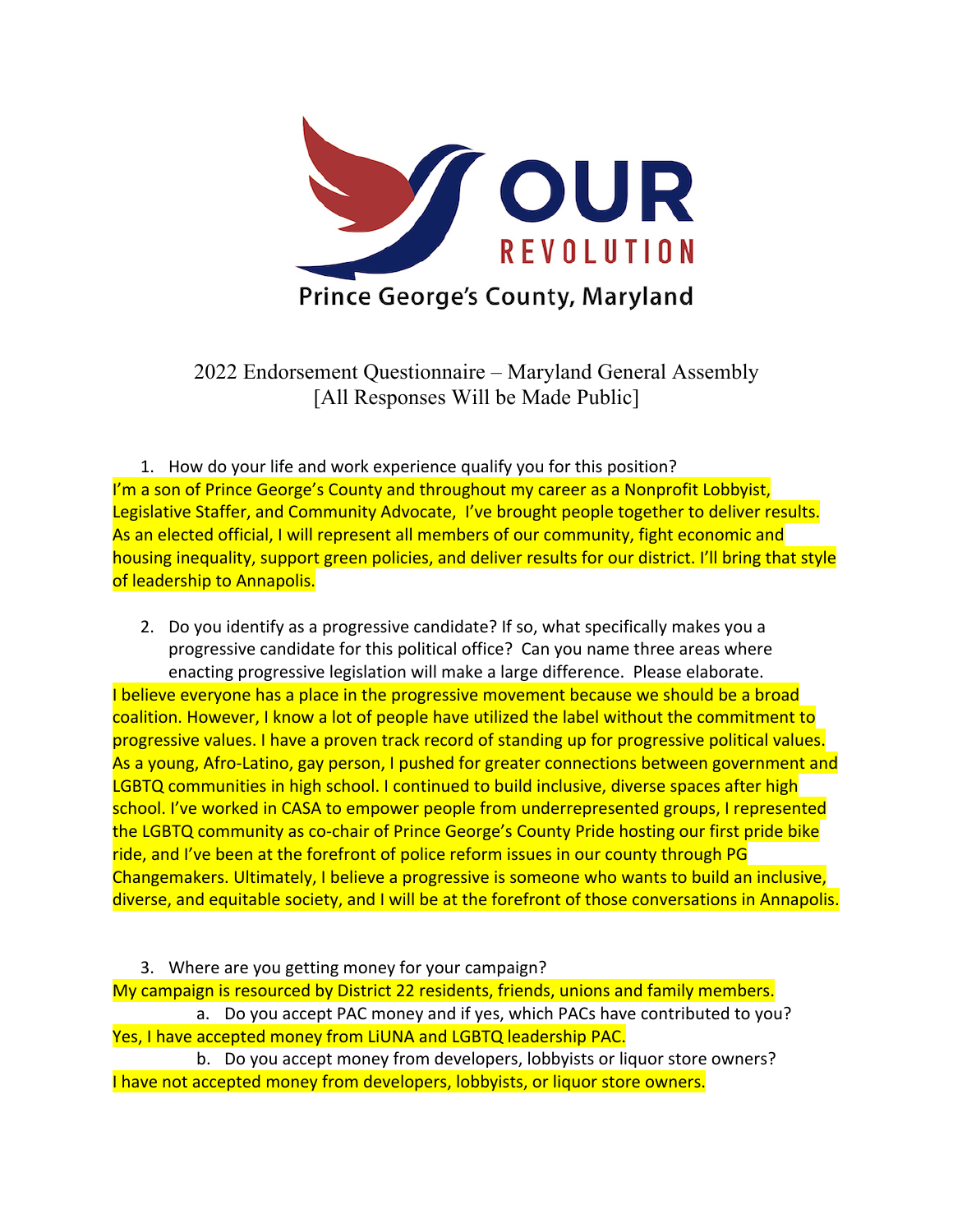- 4. Twenty five states hold special elections to fill vacancies in their state legislatures. Maryland does not. Maryland's appointment process provides the advantage of incumbency to appointed members and has resulted in thirty percent of the current Senate and twenty-five percent of the current House having started their legislative careers as appointees. Will you support a constitutional amendment bill that eliminates the recommendation by the Central Committee and the appointment by the Governor to fill a vacancy in the General Assembly and replaces it with a special election? Yes.
- 5. Do you support a public financing system for delegates and senators? Can you offer a reason why bills in the General Assembly for this program have not moved? What can the community do and what can rank and file General Assembly members do to advance a public financing system? Yes I support a public financing system for the general assembly. I believe these bills haven't moved in Annapolis because the status quo doesn't want to eliminate the barriers of entry to power. We need to organize and educate the community on why this is needed and give them the tools to contact Annapolis leadership to show this is a priority of the people.
- 6. Do you support expanding the gubernatorial small-donor public financing system to the Comptroller and AG races? Yes.
- 7. State enabling legislation currently permits public financing to be implemented for county executive and council races in every county. Do you support expanding this enabling legislation to cover all local races? A bill to expand enabling legislation has been in the House for two years with no opposition and no movement. Please comment. Yes, I'd support expanding the funds to all local races.
- 8. Our Renewable Portfolio Standard (RPS) provides subsidies paid by Maryland rate payers to many dirty technologies – trash incineration, for example – under the guise that they are renewable. Environmental groups and activists have tried to clean up the RPS for the last decade and have still not succeeded largely due to the power of lobbyists and the leadership in the General Assembly and the fragmentation of environmental groups. What are your thoughts on how we cut through this quagmire and what hope do you think we have to creating the real changes we need to address global warming? Do you support the language in HB 11 introduced in 2022. I support the language of HB 11 and would work to build a strong coalition of legislatures that are willing to push the bill regardless of leadership's desires. We get more done when we have legislators who don't concede power.
- 9. Do you support single-payer health care? Yes. If elected,
	- a. will you lobby our elected members in Congress to support single-payer healthcare bill? Yes.